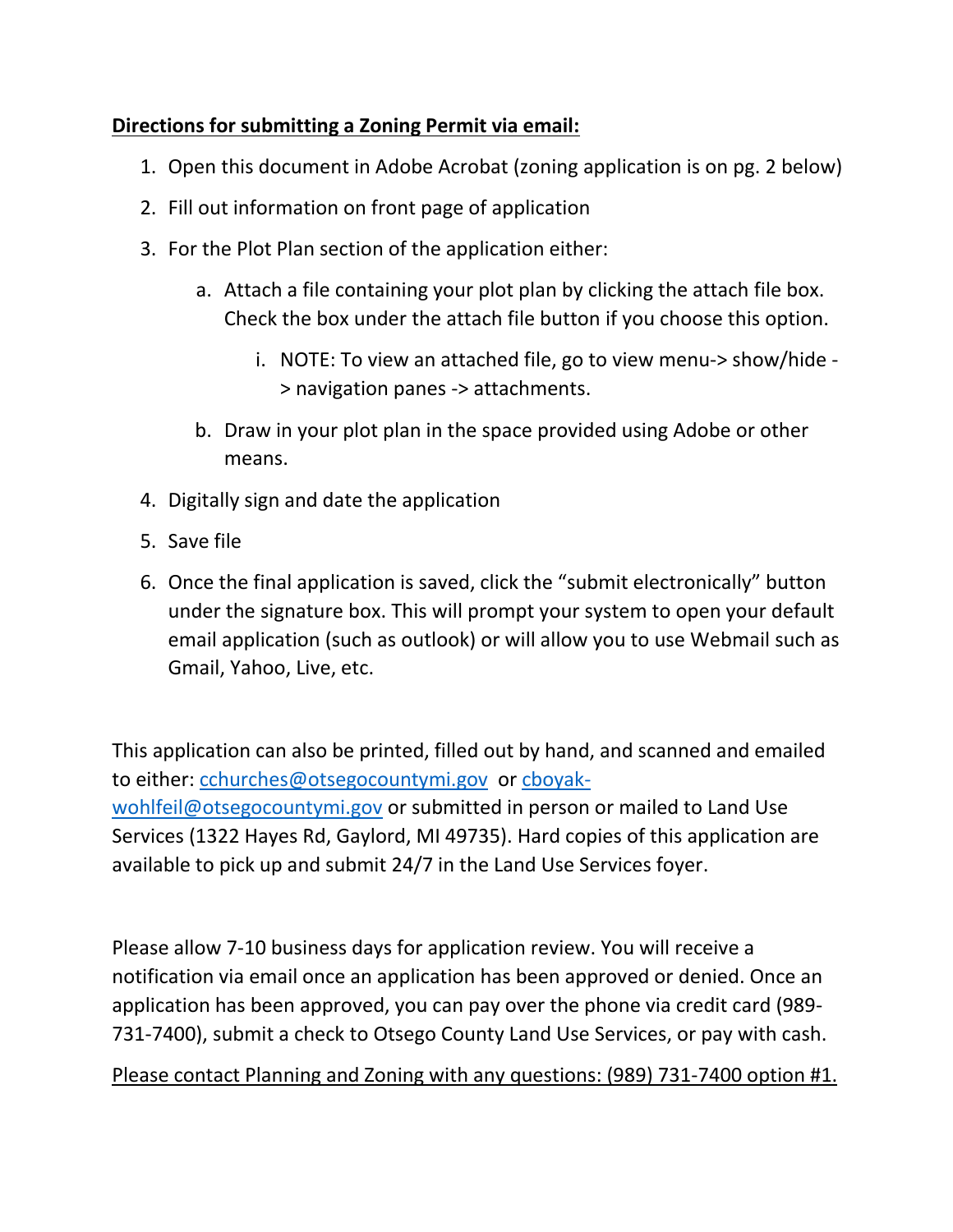### **OTSEGO COUNTY LAND USE SERVICES 1322 HAYES ROAD GAYLORD MI 49735 PHONE: 989.731.7400 \* FAX: 989.731.7419**

**[www.otsegocountymi.gov](http://www.otsegocountymi.gov/)**

## **APPLICATION FOR ZONING PERMIT**

| Date:                                                                                                                                                                                                                                                                      |                  | Parcel Number: |          |        |                                                              |  |
|----------------------------------------------------------------------------------------------------------------------------------------------------------------------------------------------------------------------------------------------------------------------------|------------------|----------------|----------|--------|--------------------------------------------------------------|--|
| Township:                                                                                                                                                                                                                                                                  | Zoning District: |                | Section: |        | $N/R$ W<br>T                                                 |  |
|                                                                                                                                                                                                                                                                            |                  |                |          |        | NOTE: click here to access GIS to lookup parcel information. |  |
| <b>PROPERTY LOCATION: (REQUIRED)</b><br>Address:                                                                                                                                                                                                                           |                  |                | City:    |        | Zip Code:                                                    |  |
|                                                                                                                                                                                                                                                                            |                  |                |          |        |                                                              |  |
| <b>PROPERTY OWNER:</b>                                                                                                                                                                                                                                                     |                  |                |          |        |                                                              |  |
| Name:                                                                                                                                                                                                                                                                      |                  | Email:         |          | Phone: |                                                              |  |
| Address:                                                                                                                                                                                                                                                                   |                  | City:          |          | State: | Zip Code:                                                    |  |
| <b>CONTRACTOR:</b>                                                                                                                                                                                                                                                         |                  |                |          |        |                                                              |  |
| Name:                                                                                                                                                                                                                                                                      |                  | Email:         |          | Phone: |                                                              |  |
| Address:                                                                                                                                                                                                                                                                   |                  | City:          |          | State: | Zip Code:                                                    |  |
| Will this structure contain living space? YES:                                                                                                                                                                                                                             | NO:I             |                |          |        |                                                              |  |
| PLOT PLANS SHALL CONTAIN ALL OF THE FOLLOWING:                                                                                                                                                                                                                             |                  |                |          |        |                                                              |  |
| Plot Plan: Two (2) copies of an accurate, readable, scale drawing showing the following shall be required except in the<br>case of minor alterations, repair and demolitions as determined by the Zoning Administrator.                                                    |                  |                |          |        |                                                              |  |
| <b>1.</b> Name, address and telephone number of the applicant (and owner if different).                                                                                                                                                                                    |                  |                |          |        |                                                              |  |
| 2. The location, shape, area and dimension of the lot, including setbacks and shoreland and natural river districts, if any.                                                                                                                                               |                  |                |          |        |                                                              |  |
| 3. The location, dimensions and height of the existing and/or proposed structures to be erected, altered, or moved on the lot.                                                                                                                                             |                  |                |          |        |                                                              |  |
| <b>4.</b> A description of proposed use of the building(s), land or structures.                                                                                                                                                                                            |                  |                |          |        |                                                              |  |
| 5. The proposed number of sleeping rooms, dwelling units, occupants, employees, customers and other users.                                                                                                                                                                 |                  |                |          |        |                                                              |  |
| 6. The yard, open space and parking lot dimensions, parking space dimensions, and number of spaces.                                                                                                                                                                        |                  |                |          |        |                                                              |  |
| 7. A vicinity sketch showing the location of the site in relation to the surrounding street system, and adjacent land uses<br>within three hundred (300) feet in every direction including on the opposite side of any public street; also showing<br>adjacent landowners. |                  |                |          |        |                                                              |  |
| 8. Location of any septic system or drain field and well.                                                                                                                                                                                                                  |                  |                |          |        |                                                              |  |
| 9. Configuration of the driveway and parking, county drains and site drainage patterns.                                                                                                                                                                                    |                  |                |          |        |                                                              |  |

- 10. Existing public right-of-ways or easements.
- 11. Any other information deemed necessary by the Zoning Administrator to determine and provide for the enforcement of this Ordinance.

**\*\*\*TURN SHEET OVER FOR DRAWING AREA AND SIGNATURE LINE\*\*\***